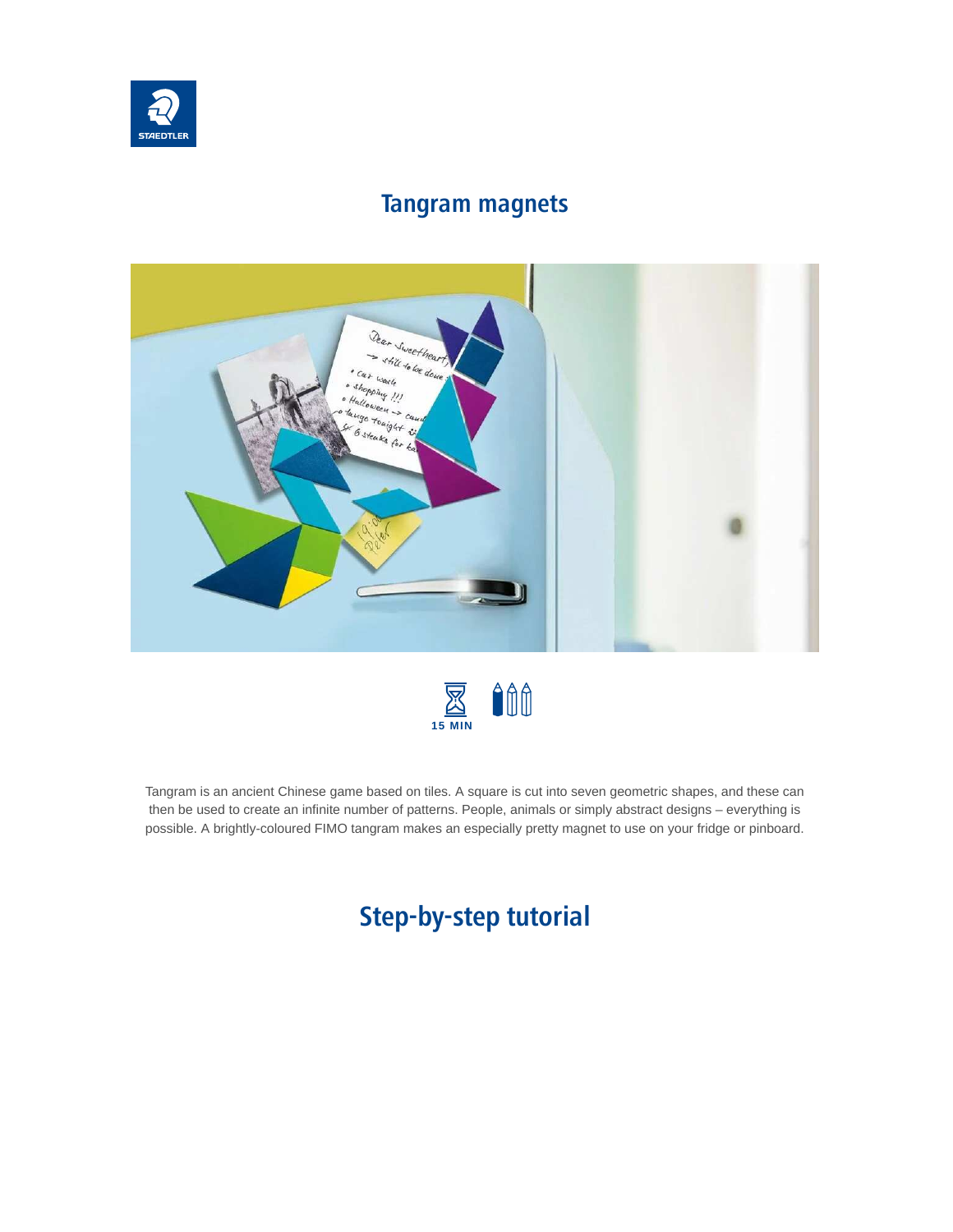



First print out the template and cut it out. Roll out 1 block of each of the following FIMO soft colours into a sheet using the acrylic roller or the clay machine on setting 1: apple green, peppermint, calypso blue and lemon.

**Tip:** Work in progress and left-over material should be protected against sun and heat and can be stored in a screw-top jar or in cling film to protect it from dust and dirt.



Use a household sponge to create a textured effect on the FIMO sheets. Then lay the triangular templates you have cut out on the FIMO sheet and cut out the shapes using the blade.







Now harden all the shapes in the oven for 30 minutes at 110° C /2 30° F and let them cool. Finally, cut the magnetic strips to size and attach them to the FIMO triangles with adhesive tape – and you're done!